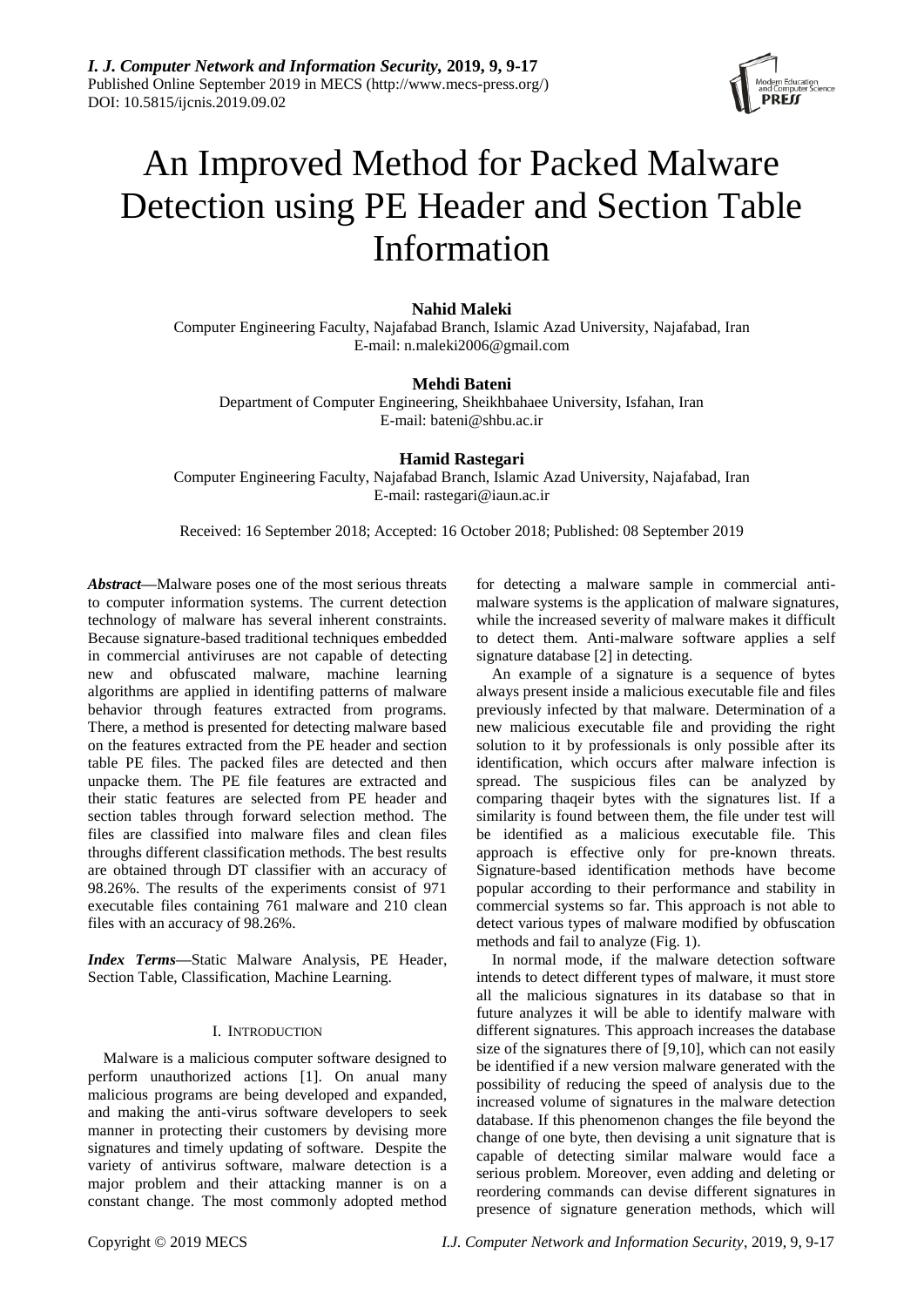increase the complexity of the problem. Signature-based methods are of two basic drawbacks: they can not identify obfusecation codes and can not detect previously unobserved malware [3].



Fig.1. Change the signature of malware by changing one bit

Another method in preventing malware detection is obfusecation, which is on a constant evolution. Obfuscated programs are programs that malware writers try to hide their execution. There exist techniques that obfuscate the code in order to make the analysis and identification of malware difficult. These thechniques are of three groups: polymorphism, metamorphism and packing [11]. In this context, packing is the most common [22]. Polymorphism is an encryption technique that changes the static binary code to prevent detection. Metamorphism is a technique that changes dynamic binary code to prevent detection [21].

Packed programs are a subset of obfuscated programs where a malicious program is packed and can not be analysed [12]. According to [23], over 92% of malwares belong to the packed group. Packing means a packed executable file inside another executable file. In order to detect the malware, this pack must be unpacked. Packing of malwares is the first problem that an analyzer must go through. If unpacking is impossible as well, analysis is impossible because the codes are not understood [24]. Malware writers use obfuscation techniques to hide malware behavior [5-8].

Due to an increase in devising new malware on dayly basis, their recognition based on their signatures is difficult, this fact indicates that this recognition is not. Hence, it is not entirely dependent on antivirus programs to fight malware. An alternative mechanism is needed to identify new and unknown malware. It is assential to develop new techniques by applying malwares analyses. Data mining techniques are more effective, efficient and fast and accelerate discovery and detection of malware. Various features of programs" binary code are extracted and applied to develop descriptive models. Through these features, a malware file can be separated among a clean file.

In this article, the PEiD tool is used to determine if the malware is packed. If the malware is packed,first, it will be unpacked, next, The PE header and section tables information of all malware and clean files are extract and stored in the features database. By applying forward feature selection method 8 features are selected from PE header and section tables, through which the classifier performance is measured. The test files are examined through DT, NN, ID3, NB and SVM classifiers.

This article is arranged as follow: the overview of PE format is introduced to facilitate understanding of other parts in Sec 2. The literature review is summarized in the subject in Sec 3. The proposed malware detection system is described the proposed malware detection and

classification system in Sec 4. The evaluation and result is described the classification process with experimental results in Sec 5. The dicussion is followed the discussion and comparison with existing techniques in Sec 6 and the conclusion is concluded the paper in Sec 7.

# II. OVERVIEW OF PE FORMAT

The PE file format is designed by Microsoft Corporation and standardized by Tool Interface Standard Committee in 1993. This format is the file format for the executables, object code and Dynamic Link Library (DLL). A PE file mainly consists of a MS-DOS header, a PE header and a section header/section table, Fig. (2), followed by a brief description.

| DOS MZ header |
|---------------|
| PE header     |
| Section table |
| Section 1     |
| Section 2     |
|               |
| Section n     |
|               |

Fig.2. PE file format

- All PE files begin with the DOS header. If the file is executed in the DOS operating system, the DOS header can identify it as a valid executable file. The DOS header actually checks whether a file is a valid executable file.
- PE header is another name for the IMAGE NT HEADERS record. This record contains the fields used by the loader of PE file. The PE header has the three fields of: PE-Signature, File Header, and Optional Header.
- Section table is an array of type IMAGE SECTION HEADER. These headers are applied in describing each section of the PE file. Each table contains information about a section in PE file, like their attributes and virtual offsets. The compiler in general generates and names the parts of an executable file, where the user has little control over these names. The section count is the second part of file header (6 bytes from the begining of PE header). If the file has 4 sections, this structure will be repeated four times in the table [10]. Each structure is 40 bytes in length.

## III. LITERATURE REVIEW

Due to the inability in diagnosing today's commercial anti-viruses, significant concerns are raised in identifying unknown malware. For malware detection, static analyzes are run in a variety of manner, but none assure the complete detection of malware. There exist many studies are different classifications malware detecting regarding [25]. In [10, 32] the techniques applied in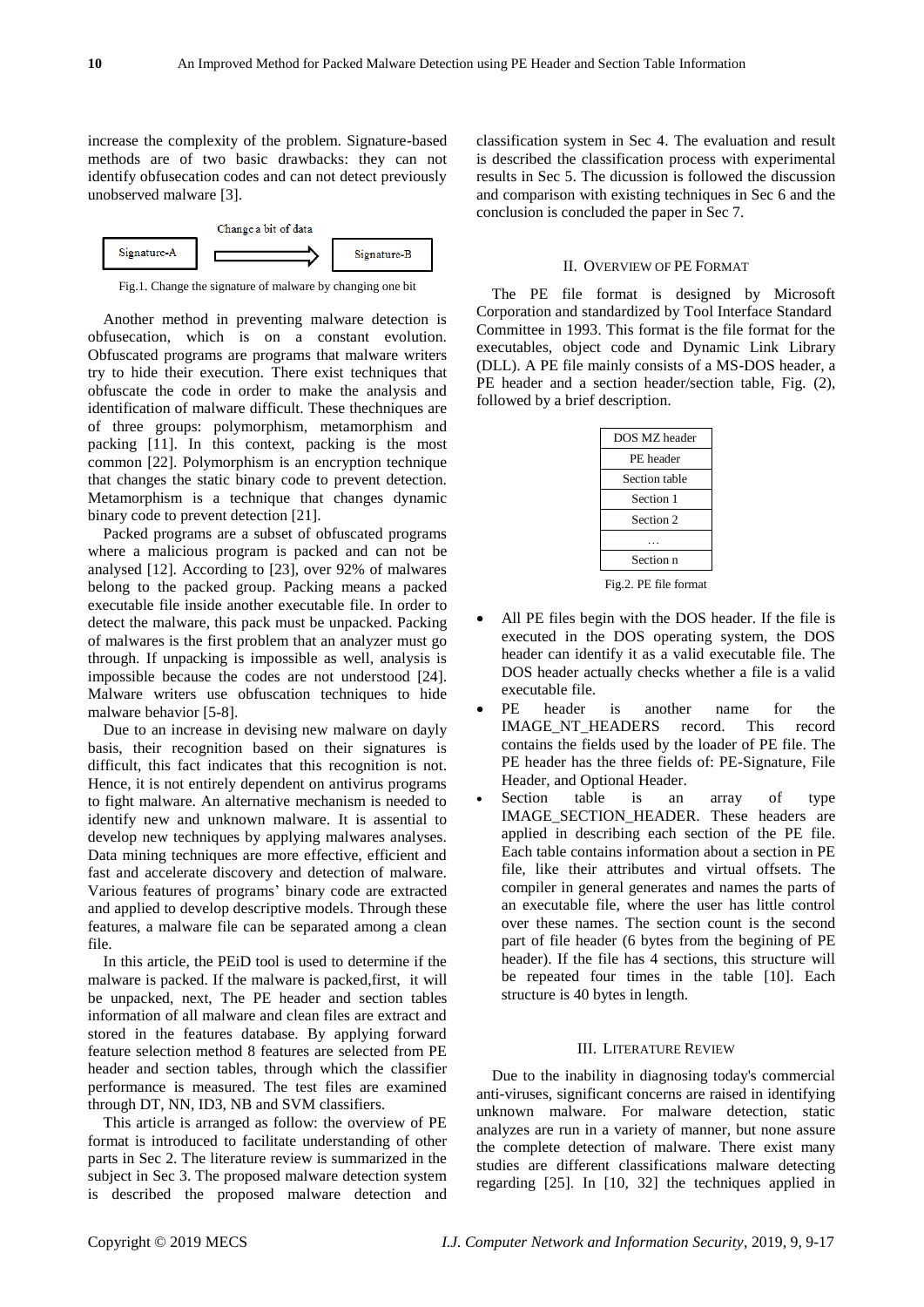identifying malware are classified into two: anomalybased detection and signature-based detection. The anomaly-based detection method applies recoverable information of clean software, first, to obtain the characteristics of safe behaviors and next, to it identify any significant deviation from this specification as suspicious behavior. A specific type of anomaly-based detection is the specification-based detection. Specification-based methods consist of some specifications or rules, where if the program lacks these specification, it is considered as malicious. A signaturebased diagnosis applies features known to be malware to decide whether a program is under malicious software inspection. A signature-based detection applies features known to be malware to decide whether a program of under inspection is malware.

A malware signatures by templates is provided by [33]. Each template has 3 attributes of the instruction, variable and symbolic constraint. The function of this templates is to generalize the signature of a malware sample while maintaining the behavior of malicious codes. Three steps are needed to identify whether PUI is malicious: First, PUI is converted into a platform independent intermediate representation (IR) which is a variant of x86 language, second, a control flow graph is computed for the intermediate representation of PUI, which is compared to that control flow graph of the template and third, comparison is done through the def-use pairs. If for each def-use pair found in the template, there is a corresponding def-use pair in the IR of the PUI, the program is malicious. The results of this study indicate that their template based approach is able to detect malware variants with zero false positives. The binary file entropy graph drawing method is adopted by [25] in order to identify malware. They first converted the binary file into a bitmap file and by drawing the entropy graph followed by comparing their similarities, they identified the similar and polymorphism malware. Because the packed programs and malware may contain the same entropy graph, the detection might be wrong, this, the drawback of this method.

The PAYL, a tool which calculates the expected payload for each service (port) on a system is presented by [34]. A byte frequency distribution is arranged which allows for a centroid model to be developed for each of the host"s services. This centroid model is calculated during the learning phase. The detector compares the incoming payloads with this centroid model, measuring the Mahalanobis distance between the two. If the incoming payload is too far from the centroid model (a great Mahalanobis distance value), the payload is considered to be malicious. A combination of learning method using k-Medoids-based clustering technique and na we bayes classification technique is applied by [35]. Since the k-Medoids clustering technique represents the data distribution actual scenario, the proposed method of entire data classified into corresponding clusters with greater accuracy than that of k-Means with better classification results.

Propose A technique which would dedicate some of

the processors" resources to assure only secure instructions are executed is proposed by [36]. In this technique, instruction block signatures are verified at runtime. Instruction block signatures are encrypted by a secret processor key unique to each processor. The signatures for the basic blocks are determined through a function named the Multiple Input Signature Register (MISR). A method for identifying malware based on dynamic behavior is provided by [37], where, all the executable paths of an executable file are run on a virtual environment and its results are stored in databases while one then used to detect new malware.

There, the data mining techniques the features of PE files like PE header features, section tables etc. are examined in detecting malware. In recent years, researchers have focused on data mining techniques for malware detection. Machine learning and data mining techniques are applied to overcome signature-based detection restriction. Data mining techniques outperforms traditional techniques like signature-based detection and anomaly-based detection techniques. Data mining techniques are more effective, efficient and fast. Researchers apply data mining techniques to increase malware detection rate.

A static malware detection system applying data mining techniques is proposed by [38]. This system is based on PE header information, DLL names, API functions call inside the executable file to detect malware and malicious codes. A PE-miner program is developed to parse the PE format of the Windows executable file in the dataset. PE-miner extracts all the mentioned information in the PE file, and stores all the extracted data in the feature database. According to the results of the analysis, finally, 88 PE headers, 130 DLLs and 2453 API functions are selected to train the system with higher efficiency of classifiers and better performance. To reduce the count of features, they activate the PCA function and eventually select 39 PE headers, 75 DLLs, and 307 API functions to evaluate the results. They deduced that the PE header feature, an its own, can effectively be applying in zero-day malware detection. Moreover, classifiers with PE header feature can have the smallest processing overhead. The drawbacks of this research is in ignoring packed malware and applying to much information in detecting, this, an increase in detection time.

A classification framework where both static and dynamic features are applied in detecting malware files among clean files is proposed in [39] applying to much. In the static analysis, they considered the count of suspicious sections and the frequency of functions call. In the dynamic analysis, they applying network and file activities in the run executable file; these features constitute  $ICMP<sup>1</sup>$  requests and host IPs count. The results obtained from the experiments indicate that when the static and dynamic features are combined, classification accuracy improves with the respective false negative and false positive values, as compared to when these features

1

<sup>1</sup> Intenet Control Message Protocol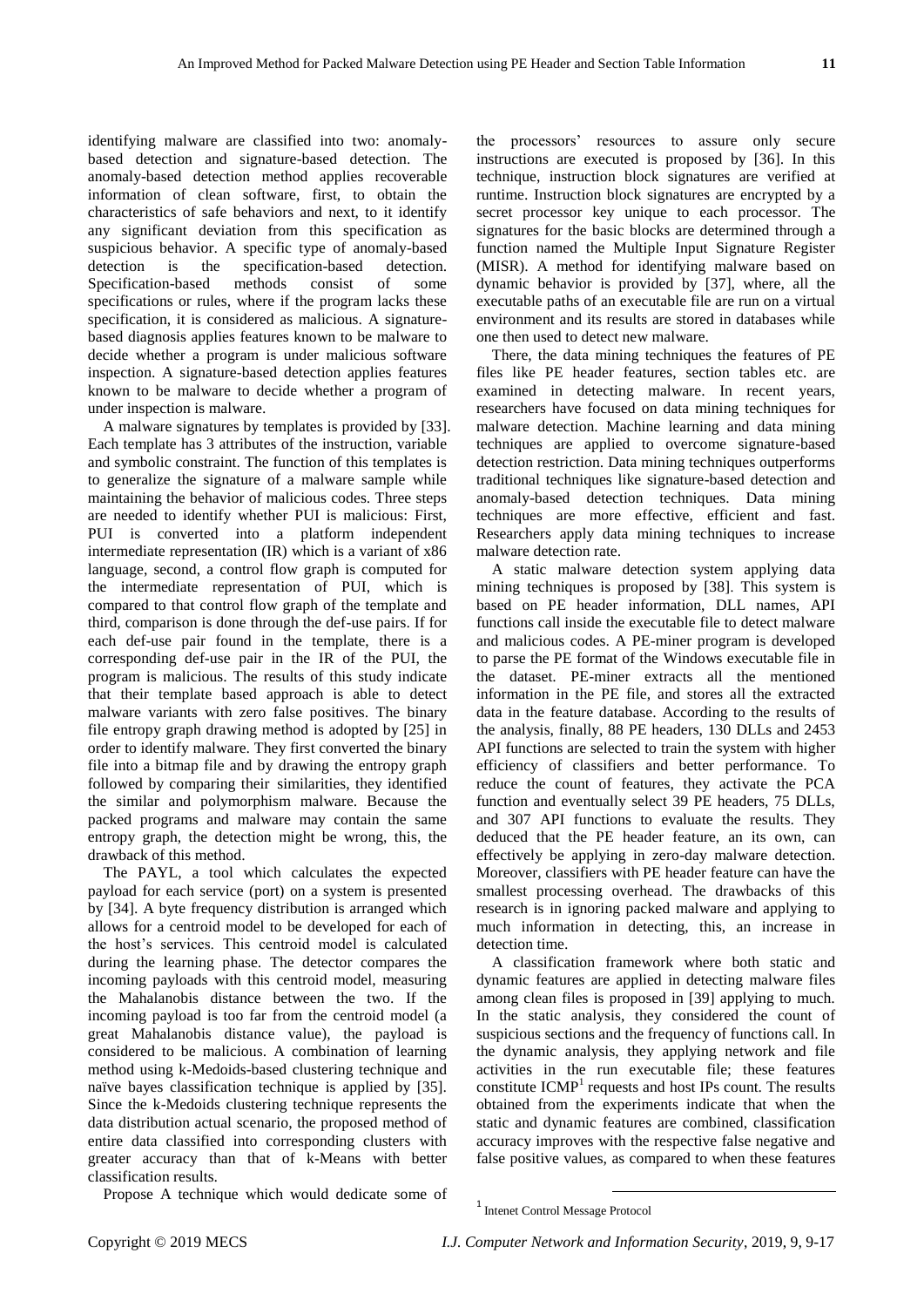are considered separately.

A malware detection method based on extracting information from PE files is introduced by [40]. Based on a deep analysis of the statical PE file format information, 17 features are extracted from PE files format information and the feature selection methods are applied to reduce the dimensions of the features and achieve a high acceptable performance. They compared different feature selection methods and deduced that the wrapper method obtained better results in comparison with the filtering method. They run Three experiments to assess the detection scheme performance and detection capabilities of new and unknown malware. Each one of the three experiments consists of three steps: 1) Feature extraction, 2) Feature selection and 3) Classification. This detection method, based on previously observed instances, detects the unknown and new malware while it keeps a low false positive rate.

A simple, fast and scalable method for distinguishing malware files among clean files based on the extracted features from Windows PE executable files is proposed by [10]. The applied static features in this work consist of suspicious sections and functions call frequency. After auto extracting the features of the executable files, machine learning algorithms available in WEKA are applied to classify malware files and clean files. Based on the obtained results, it can be deduced that functions call frequency obtained from the static analysis method contribute in detecting malware files among clean files relative to the count of the suspect sections. When both features are combined, the results of classifying all classifiers will be improved.

#### IV. THE PROPOSED MALWARE DETECTION SYSTEM

This newly proposed system detects malware through a few data mining techniques. The overall framework of the proposed malware detection system is shown in Fig. (3). The PEiD tool is used to determine if the malware is packed. If the malware is packed, it will be unpack through the Quick Unpack tool. In this system, PE header information and table sections of all executable files are extracted as raw attributes. There, eight features of PE header and section tables are selected through the forward selection method. One of the innovation of this research is the use of section table and PE header features in a hybrid method. The other innovation of this study is the reduction of the number of features that are used in detection process. Learning algorithms are applied to obtain the classification result. The test files are examined by applying DT, NN, ID3, NB and SVM

classifiers. Each one of these steps is described as follow in a flowchart:



Fig.3. The proposed malware detection system

## *A. Unpacking*

The first step in this process is to examine whether the given file is packed, next, the PEiD tool is used to determine the type of compiler or collected files packer type. The PEiD tool is the best available in determining compiler or packers detections [19] and it is the first tool used in unpacking [20]. The advantages of this consist of: rapidity, free of charge and easy to apply. The disadvantages of this tool sophisticated malware that are usually used by custom packing. After detecting the packed file, it is packed file detection, unpacked through Quick Unpack tool.

# *B. Feature extraction from PE header and section table files*

After the packed files are unpacked, the PE header and section table features are extracted from the files database. These features are extracted from malware files and clean files in a statical manner (i.e. without executing executable file). This system is designed to scan executable files and obtain information about PE header and section table features. A total of 30 features considered as initial set of feature are collected from malware files and clean files data sets. The extracted features from PE header in Table 1 and the extracted features from section tables in Table 2 are tabulated and described (some of these features are named arbitrary). This system puts all the extracted information in database of features.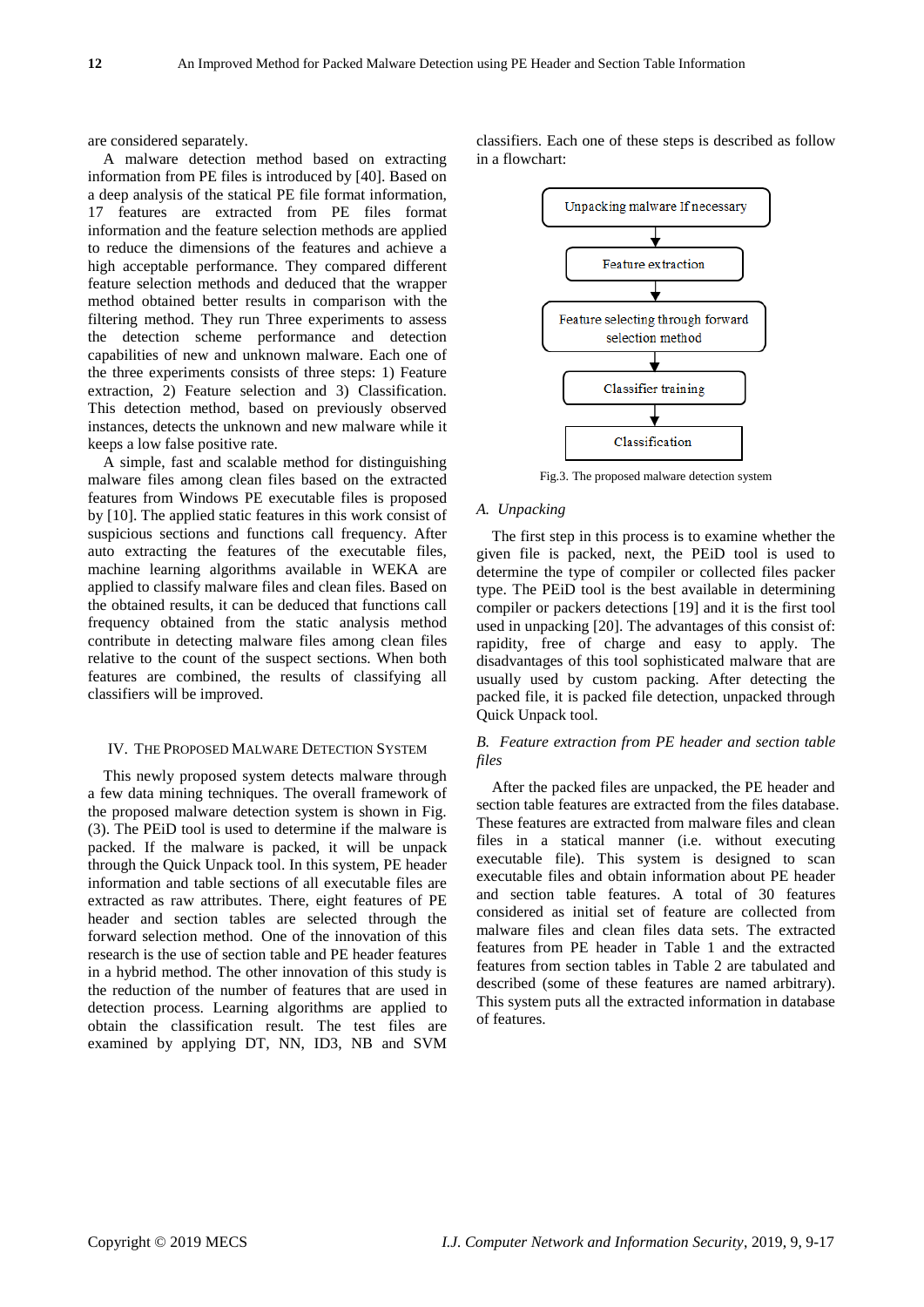| N <sub>0</sub> | Feature                  | Field       | Description                                           |  |
|----------------|--------------------------|-------------|-------------------------------------------------------|--|
|                | <b>NumberOfSections</b>  | File Header | Exhibiting the executable sections' count in the file |  |
| $\overline{c}$ | Relocation_stripped_flag | File Header | Removes swap information from file                    |  |
| 3              | Excutable_Image_flag     | File Header | Marker of credit and applicable executable file       |  |
| $\overline{4}$ | Line_numbers_flag        | File Header | Deleting number of executable lines from file         |  |
|                | Local_Symbols_flag       | File Header | Having a symbol table                                 |  |
| $\ddotsc$      | $\cdot \cdot$            | $\cdots$    | $\ddotsc$                                             |  |

Table 1. Extracted some features of PE header files

# *C. Feature Selection*

Choosing a feature is of three objectives: 1) improving classifier prediction performance, 2) presentation of faster and more cost-effective classifier and 3) gaining a deeper insight into basic processes that generate datas.

The data must be pre-processed to select a subset of the optimal features at learning, because in many situations, many features use in learning programs that some of them - Perhaps the overwhelming majority - are clearly insignificant or redundant.

| No                | Feature              | field                 | Description                                      |
|-------------------|----------------------|-----------------------|--------------------------------------------------|
|                   | NumAPI Kernel32      | <b>Export Table</b>   | Counts the number of Kernel 32 library functions |
|                   | NumAPI User32        | <b>Import Table</b>   | Counts the number of User32 library functions    |
| $\mathbf{\Omega}$ | Num_Import_DLL       | <b>Import Table</b>   | Number of libraries linked to executable file.   |
|                   | SizeOfResourceTable  | <b>Resource Table</b> | resource table size                              |
|                   | Debug_Directory_Size | <b>Section Table</b>  | Displaying the debug directory size              |
| $\ddotsc$         |                      | $\cdots$              | $\cdot \cdot$                                    |

Table 2. Extracted some features from section table files

In this system, feature selection is run through the forward selection method, where most relevant features are selected through very efficient execution. The forward selection method begins by empty selection from features and it adds each unused features in each round. For each added feature, function is estimated

through internal operators, for example, cross-validation is the only feature that adds the highest performance increment to the selection. Then a new round begins with a modified selection. The features selected through this method are tabulated in Table 3. Some of these features are named arbitrarily.

| N <sub>o</sub> | Feature                       | Header               | Explanation                                            |
|----------------|-------------------------------|----------------------|--------------------------------------------------------|
|                | Byte reversed low flag        | PE Header            | LSB precedes MSB in memory                             |
| $\overline{c}$ | Debug_info_flag               | PE Header            | Remove debug info. From the file                       |
| 3              | Num Executable Section        | PE Header            | Count the number of executable sections<br>in the file |
| 4              | NumberOfSection               | PE Header            | Count the number of sections in the file               |
|                | No multiprocessor system flag | PE Header            | The file design for multi-core processors              |
| 6              | <b>DIICharacteristics</b>     | PE Header            | Displaying the executable file features                |
|                | Debug Directory Size          | <b>Section Table</b> | Displaying the debug directory size                    |

Table 3. Selected features by forward selection method

#### *D. The Classification Process*

In order to verify the malware detection system, DT, NN, ID3, NB and SVM classifiers are applied. Data mining algorithms consist of training and test sets. The test set is applying in checking the accuracy of classification on unseen instances. In detecting malware, it is important to maintain low time in decision making for diagnosis. Decision tree algorithm has the least decision time, In Fig. (4).

The newly proposed DllCharacteristics feature, constribute the root of this DT. DllCharacteristics, first, displays the features of executable file like: executable and Applicability implementation file, executable System

file etc., next it is split into two subfolders, if DllCharacteristics feature is greater than 17056, then it counts the executable sections. If the count of executable sections is greater than 1500, it checks the file sections count. The leaf nodes exhibit the debugging information removed from file and the executable sections' count. If DllCharacteristics feature is less than or equal to 17056, it computes Debug\_Directory\_Size feature that shows debug directory size. If this feature is less than or equal to 14,500, it identifies the file as malware; otherwise, it will check the Debug\_info\_flag feature. If debugging information is removed, it considers the file as malware; otherwise, it counts the file sections.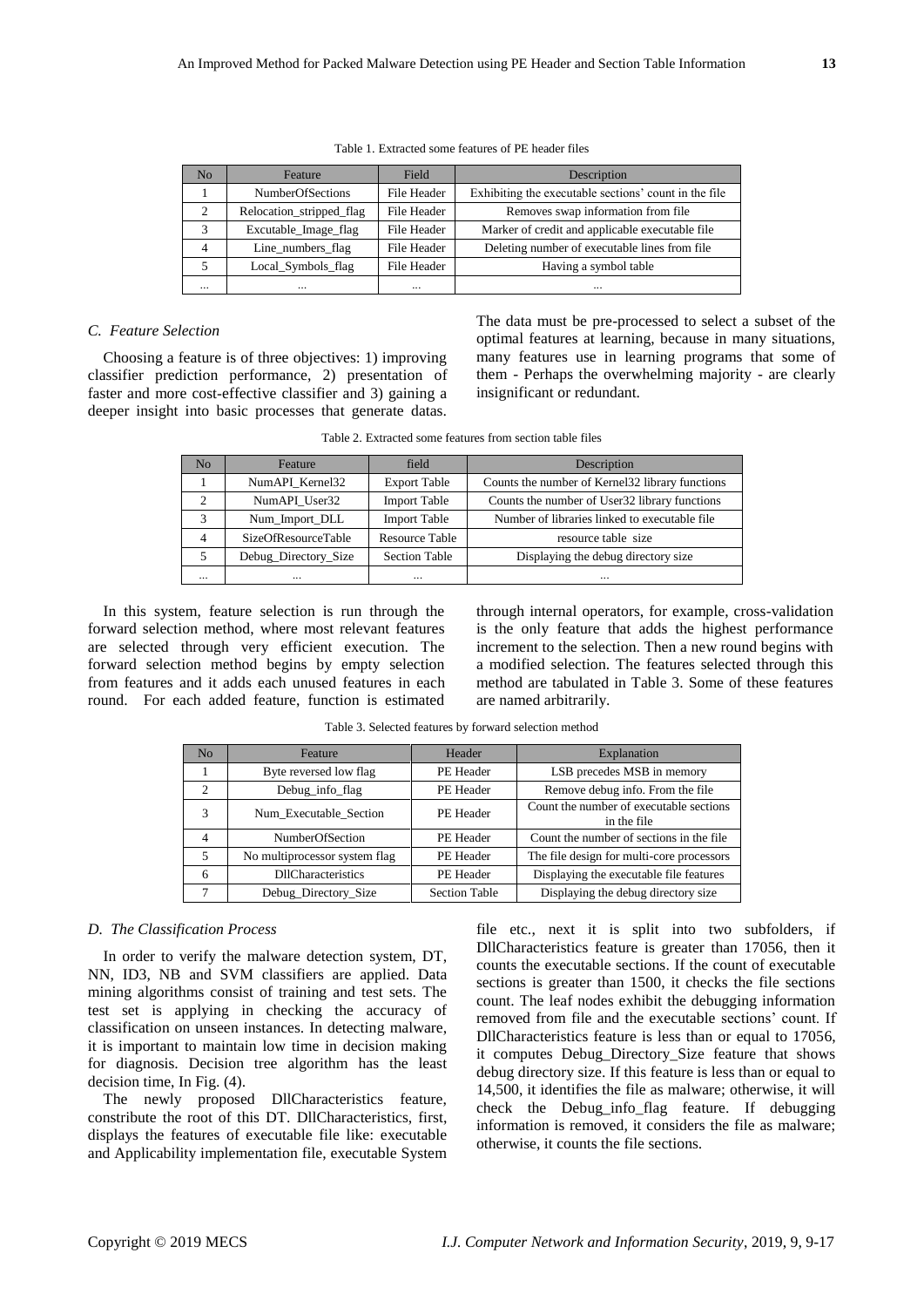

Fig.4. Decision Tree for malware classification

## V. EVALUATION AND RESULTS

## *A. Terms of testing*

These experiments are run to evaluate the proposed method on a system with dual-core processor and 4 GB memory. There, the PEiD v0.95 version is applied in order to identify compiler or file packer and Quick Unpack v2.2 version is applied in order to unpack the packed files. The 7.4000 Rapidminer software is applied in order implement and obtain the test results.

## *B. Data set*

A total of 971 PE files are applied in testing this system, which contains 761 malware files and 210 clean files. The samples of malware are downloaded from VxHeavens website [41]. These data are used in many researches [18,38,40] in this field. Various types of malware like: Backdoor, Hacktool, Trojan, Email-Worm, Virus, Worm, etc. are tabulated Table 4. The clean files are collected from Windows XP installation location. After malware is unpacked to assure their proper selection, the entire dataset is scanned through ESET Antivirus. Dataset is proportionated by 80% of training set and 20% of test set.

## *C. Experiment results*

In this experiment, the accuracy of classification is tested through: DT, NN, ID3, NB and SVM classifiers. The values of experimental results for the existing classifications are tabulated in Table 3. Experiment the following criterion are of concern: false positive (FP), false negative (FN), detection rate (DR), recall, Precision and accuracy (Acc), Table 5.

Table 4. The type and amount of malware used in the tests

| No             | Malware Type          | Normal | Packed<br>Malware | Count |  |  |
|----------------|-----------------------|--------|-------------------|-------|--|--|
| 1              | <b>Backdoor</b>       | 26     | 22                | 48    |  |  |
| $\mathfrak{2}$ | Email-Worm            | 25     | 21                | 46    |  |  |
| 3              | Exploit               | 36     | 23                | 59    |  |  |
| 4              | Hacktool              | 22     | 20                | 42    |  |  |
| 5              | Net-Worm              | 28     | 19                | 47    |  |  |
| 6              | P <sub>2</sub> P-Worm | 27     | 21                | 48    |  |  |
| 7              | Trojan                | 50     | 37                | 87    |  |  |
| 8              | Trojan-Downloader     | 36     | 23                | 59    |  |  |
| 9              | Trojan-Dropper        | 33     | 31                | 64    |  |  |
| 10             | Trojan-Spy            | 35     | 28                | 63    |  |  |
| 11             | Virus                 | 55     | 41                | 96    |  |  |
| 12             | Worm                  | 53     | 49                | 102   |  |  |
| Total = $761$  |                       |        |                   |       |  |  |

Table 5. Experimental results

| Classifier | <b>Classification Results</b> |       |       |       |       |            |  |
|------------|-------------------------------|-------|-------|-------|-------|------------|--|
|            | FP(%)                         | FN(%) | DR(%) | Re(%) | Pr(%) | Acc $(% )$ |  |
| DT         | 0.058                         | 0.004 | 99.54 | 98.46 | 94.12 | 98.26      |  |
| NΝ         | 0.072                         | 0.004 | 99.54 | 98.46 | 92.75 | 97.92      |  |
| ID3        | 0.115                         | 0.018 | 98.17 | 93.85 | 88.41 | 95.83      |  |
| <b>NB</b>  | 0.140                         | 0.018 | 98.15 | 93.85 | 85.92 | 95.14      |  |
| <b>SVM</b> | 0.140                         | 0.018 | 98.15 | 93.85 | 85.92 | 95.14      |  |

The performance of experiments reveal that NB and SVM classifiers are of the worst accuracy at 95.14%. The DT classifier is of the highest accuracy at 98.26%. The NB and SVM classifiers reveal the precision at 85.92% and the DT classifier is of the highest precision at 94.12%. The detection rate of NB and SVM classifiers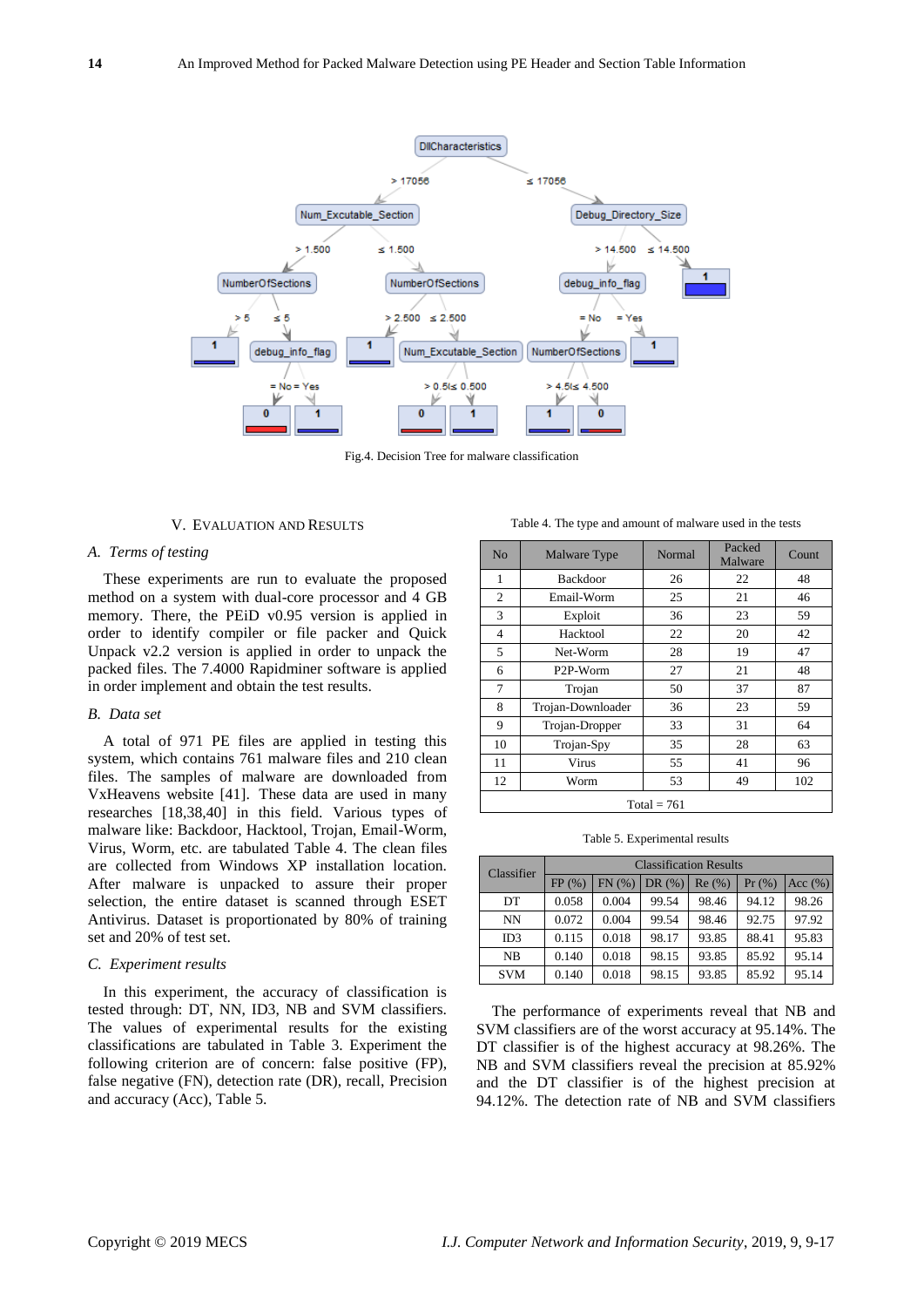are similar at 98.15% representing the lowest value, and the DT and NN classifiers representing the highest value at 99.54%. The comparison of classifiers according to desired features in these experiments are barcharted in Fig. (5).



Fig.5. Comparison of different classifiers

## VI. DISCUSSION

The results obtained from available experiments in this context are which compared with the results of this proposed method, Table 6, when the accuracy varies within 1.01% to 30.76%. Fewer and more effective features are selected in this proposed method which has gained more accuracy.

The authors in [13] were the first to introduce a malware detection system based on machine learning. Their proposed system is based on analysis of various information contained in strings and system calls in the executable files. Their objective is to discover the count of standard data mining techniques for calculating precise detectors for new binary files (unseen). They extracted a binary profile from each sample in a dataset in an automatical manner, they extracted the binary profiles in a statical sense to be applied in classifiers and to generate diagnostic models. They applied NB classifier and obtained 97.11% accuracy.

The n-gram byte sequence is applied in [14] in order to deal with problem of malware classification. They classified malware based on text classification concept and obtained 95% accuracy. Their method can reveal accurate unknown malicious code detection based on previously observed instances, while it keeps low levels of false alarms.

The fact that usually a obfuscated file does not contain any strings containing composed words or sentences is observed by [15], where, available printable string information in the executable file for classification of malware consist of 1367 datasets. They selected five algorithms for classification and each was applied separately. In each conjunction, they applied the AdaBoost increase technique. They developed WEKA interface, Moreover they developed a five-part validation test based on training and testing sets as well. Their experiments reveal that IB1 and Random Forest classification methods are most effective in this domain.

Their obtained accuracy is 97%.

A system calls is assessed by [16] where the NB classifier is applied. The extracted system calls is applied in building the model based on suspicious behaviors by grouping some system calls, because malware can run scenarios like obtaining system directory, writing malicious data for files and updating registry, with a 93.7% accuracy.

A malware detection system based on analysis of a set of system named called PE programs is introduced by [17], where the feature selection method is based on KHI test. They applied object oriented mining society classification method, with a 67.5% accuracy.

A PE malware detection system based on saved information analysis in PE-Optional Header Fields (PEF) proposed by [18], which consists of three parts: PEparser, feature selection module and decision module. A PE-parser is developed in a statical sense by applying Python language which extracts available information in the optional header fields. Their system applied the Chisquare score (KHI) and the Phi  $(\varphi)$  coefficient as a feature selection method. They evaluated their system through Rotation Forest classifier implemented in WEKA and obtained and accuracy more than 97%.

Table 6. Comparison of our method with existing work

| Method                       | Data<br>set | <b>Feature Type</b>                           | Acc $(\% )$ |
|------------------------------|-------------|-----------------------------------------------|-------------|
| Schultz et al. [13]          | 4,266       | <b>Strings</b>                                | 97.11       |
| Moskovitch et al. [14]       | 30,601      | byte n-gram                                   | 95          |
| Tian et al. $[15]$           | 1,367       | Printable string<br>information               | 97.5        |
| Wang et al. $[16]$           | 714         | API call sequence                             | 93.71       |
| Ye et.al [17]                | 50,000      | API call sequence                             | 67.50       |
| Belaoued and<br>Mazouzi [18] | 552         | Optional header                               | 97.25       |
| Our method                   | 971         | <b>PE</b> header And<br><b>Section header</b> | 98.26       |

#### VII. CONCLUSION AND FUTURE WORK

A method based on data mining techniques is proposed here, where, features of the PE header and the PE file sections table are applied to improve the accuracy of malware detection and reduce the detection error rate. Detection of packed malware by its signature is very difficult. In order to packed malware detection, its must be unpacked. In this study 8 features are applied as static features in detecting malware files among clean files. To identify these features the a forward selection method is adopted. These features can be applied as inputs for machine learning algorithms for malware classification. The experiments are run on 971 executable files revealed 98.26% accuracy in the DT classifier. The results of this classification can be applied in anti-virus programs to improve of malware detection rate. As a future work, many dynamic features in the context can be combined in order to increase the accuracy in malware detection system.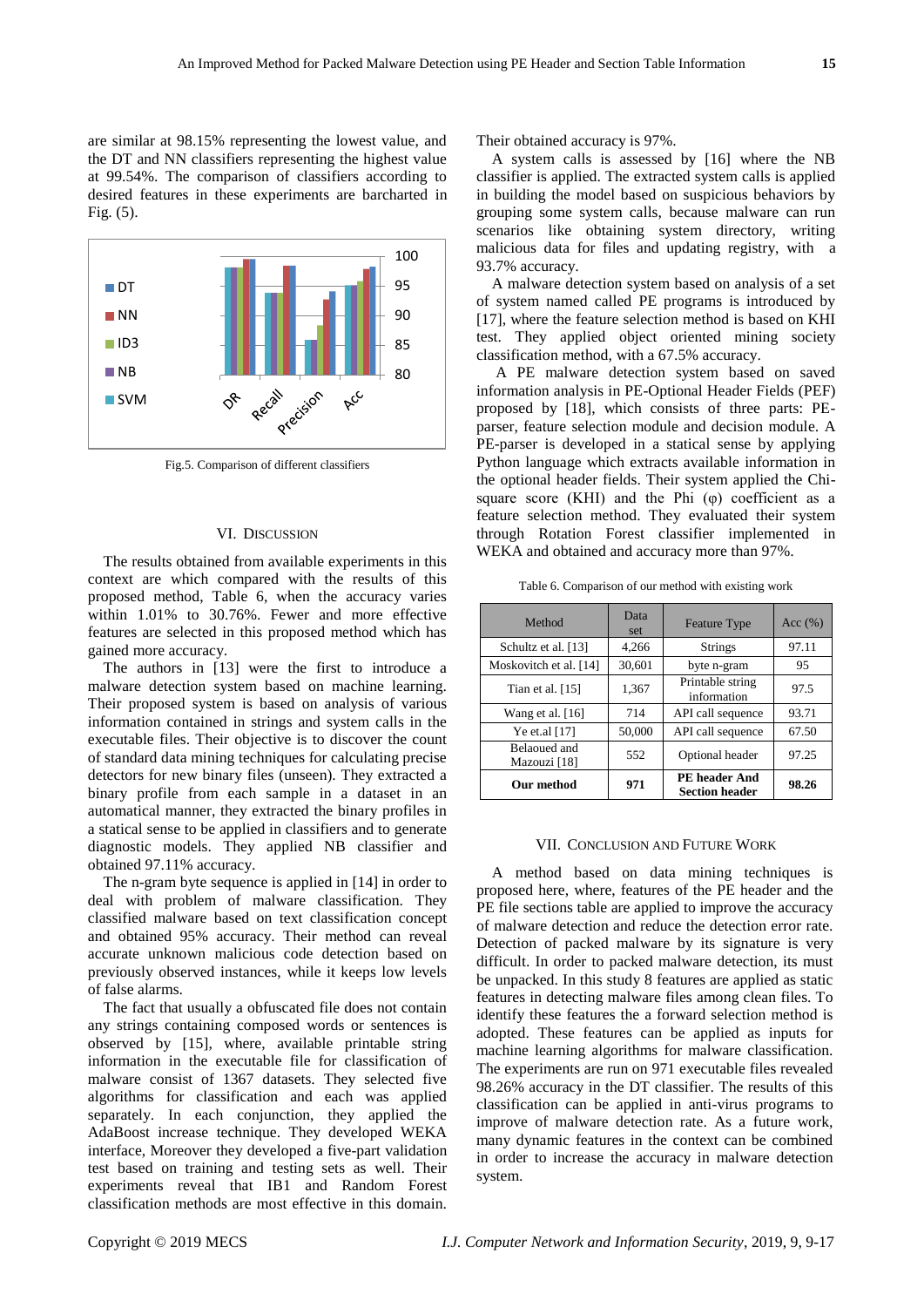## **REFRENCES**

- [1] J. Raphel and P. Vinod, "Information theoretic method for classification of packed and encoded files", Procedings of the 8th International Conference on Security of Information and Networks - SIN "15, 2015.
- [2] P. Morley, Processing virus collections, in: Proceedings of the 2001 Virus Bulletin Conference (VB2001), Virus Bulletin, 2001, pp. 129–134.
- [3] I. Santos, F. Brezo, X. Ugarte-Pedrero, and P. G. Bringas, "Opcode sequences as representation of executables for data-mining-based unknown malware detection," Information Sciences, vol. 231, pp. 64–82, May 2013.
- [4] N. Kuzurin, A. Shokurov, N. Varnovsky, V. Zakharov, On the concept of software obfuscation in computer security, Lecture Notes in Computer Science 4779 (2007) 281.
- [5] D. Bruschi, L. Martignoni, M. Monga, Detecting selfmutating malware using control-flow graph matching, Lecture Notes in Computer Science 4064 (2006) 129.
- [6] Q. Zhang, D. Reeves, Metaaware: identifying metamorphic malware, in: Proceedings of the 2007 Annual Computer Security Applications Conference (ACSAC), 2007, pp. 411–420.
- [7] M. Chouchane, A. Lakhotia, Using engine signature to detect metamorphic malware, in: Proceedings of the 2006 ACM workshop on Recurring Malcode, ACM, New York, NY, USA, 2006, pp. 73–78.
- [8] M. Karim, A. Walenstein, A. Lakhotia, L. Parida, Malware phylogeny generation using permutations of code, Journal in Computer Virology 1 (2005) 13–23.
- [9] M. Z. Shafiq, S. M. Tabish, F. Mirza, and M. Farooq, "PE-Miner: Mining Structural Information to Detect Malicious Executables in Realtime," Recent Advances in Intrusion Detection, pp. 121–141, 2009.
- [10] Nwokedi Idike and Aditya P. Mathur, "A Survey of Malware Detection Techniques", Technical Report, Purdue University, 2007.
- [11] P. OKane, S. Sezer, and K. McLaughlin, "Obfuscation: The Hidden Malware", IEEE Security & Privacy Magazine, vol. 9, no. 5, pp. 41–47, Sep. 2011.
- [12] Sikorski M. and Honig A., Practical Malware Analysis: the Hand-On Guide to Dissecting Malicious Software, no starch press, 2012.
- [13] Schultz, M.G., Eskin, E., Zadok, E., Stolfo, S.J., "Data mining methods for detection of new malicious executables," in Proceedings of the 2001 IEEE Symposium on Security and Privacy, 2001.
- [14] Moskovitch, R., Stopel, D., Feher, C., Nissim, N., and Elovici, Y. 2008. Unknown Malcode Detection via Text Categorization and the Imbalance Problem. In *Proceedings of 6th IEEE International Conference on Intelligence and Security Informatics (ISI)*, Taiwan, 2008, 156–161.
- [15] Tian, R., Batten, L., Islam, R., and Versteeg, S. 2009. An automated classification system based on the strings of Trojan and virus families. In *Proceedings of 4th International Conference on Malicious and Unwanted Software*, Montréal, Quebec, Canada, 2009, 23-30.
- [16] Wang, C., Pang, J., Zhao, R., and Liu, X. 2009. Using API Sequence and Bayes Algorithm to Detect Suspicious Behavior. In *Proceedings of International Conference on Communication Software and Networks*, IEEE Computer Society Washington, DC, USA, 2009, 544–548.
- [17] Ye, Y., Li, T., Jiang, Q., and Wang, Y. 2010. "CIMDS: Adapting Post processing Techniques of Associative

Classification for Malware Detection", IEEE Transactions on Systems, Man, and Cybernetics, Part C: Applications and Reviews, 2010, 40, 3 (2010), 298-307.

- [18] Belaoued, M., Mazouzi, S., "A real-time pe-malware detection system based on chi-square test and pe-file features", In: IFIP International Conference on Computer Science and its Applications. Springer, pp. 416–425, 2015.
- [19] Sikorski M. and Honig A., Practical Malware Analysis: the Hand-On Guide to Dissecting Malicious Software, no starch press, 2012.
- [20] Goppit, Portable Executable File Format A Reverse Engineer View, Code Breakers Journal - Aug 15, 2005.
- [21] S. Alam, R. N. Horspool, and I. Traore, "MARD: A framework for metamorphic malware analysis and realtime detection", Proc. - Int. Conf. Adv. Inf. Netw. Appl. AINA, vol. 48, pp. 480–489, 2014.
- [22] Goppit, Portable Executable File Format A Reverse Engineer View, Code Breakers Journal - Aug 15, 2005.
- [23] T. Brosch and M. Morgenstern, "Runtime Packers: The Hidden Problem," Proc. Black Hat USA, Black Hat, 2006; www.blackhat.com/presentations/bh-usa-06 BH-US-06- Morgenstern.pdf.
- [24] Y. Choi, I. Kim, J. Oh, and J. Ryou, "PE File Header Analysis-Based Packed PE File Detection Technique (PHAD)," International Symposium on Computer Science and its Applications, Oct. 2008.
- [25] A. Elhadi, M. A. Maarof and A. H. Osman, "Malware Detection Based on Hybrid Signature Behaviour Application Programming Interface Call Graph", American Journal of Applied Sciences, vol. 9, no. 3, pp. 283–288, Mar. 2012.
- [26] K. Mathur and S. Hiranwal, "A survey on techniques in detection and analyzing malware executables", Int. J. Adv. Res. Comp. Sci. and Soft. Eng.*,* vol. 3, no. 4, pp. 422-428, 2013.
- [27] E. Gandotra, D. Bansal, and S. Sofat, "Malware Analysis and Classification: A Survey", Journal of Information Security, vol. 05, no. 02, pp. 56–64, 2014.
- [28] I. Basu, N. Sinha, D. Bhagat, and S. Goswami, "Malware Detection Based on Source Data using Data Mining: A Survey", American Journal of Advanced Computing, Vol. 03, no. 01, pp. 18-37, 2016.
- [29] Z. Bazrafshan, H. Hashemi, S. M. H. Fard, and A. Hamzeh, "A survey on heuristic malware detection techniques", in Proc. 5th Conf. Inf. Knowl. Technol. (IKT), 2013, pp. 113–120.
- [30] S. Alqurashi and O. Batarfi, "A Comparison of Malware Detection Techniques Based on Hidden Markov Model", Journal of Information Security, vol. 07, no. 03, pp. 215– 223, 2016.
- [31] Ammar Ahmed E. Elhadi, Mohd Aizaini Maarof and Bazara I. A. Barry, "Improving the Detection of Malware Behaviour Using Simplified Data Dependent API Call Graph", International Journal of Security and Its Applications Vol.7, No.5, pp.29-42, 2013.
- [32] Ms. Shital Balkrishna Kuber. "A Survey on Data Mining Methods for Malware Detection" International Journal of Engineering Research and General Science Volume 2, Issue 6, October-November, 2014.
- [33] M. Christodorescu, S. Jha, S. Seshia, D. Song, and R. Bryant, "Semantics-aware Malware Detection", In IEEE Symposium on Security and Privacy, 2005.
- [34] K. Wang and S.J. Stolfo, "Anomalous Payload-Based Network Intrusion Detection", Proc. Seventh Int'l Symp Recent Advances in Intrusion Detection, pp. 203-222, 2004.
- [35] Chitrakar R., Chuanhe H., "Anomaly based Intrusion